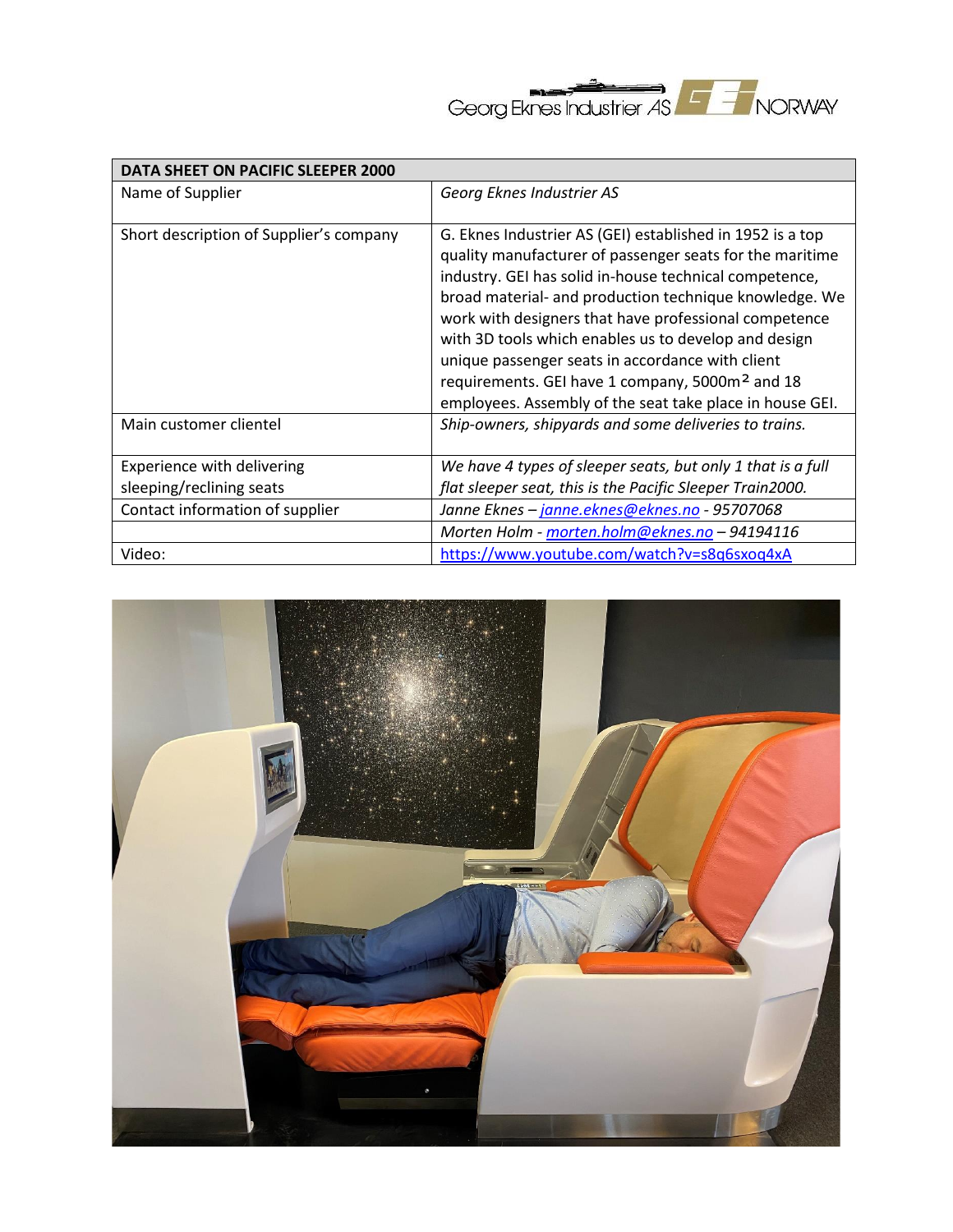

| PASSENGER SEAT MODEL NAME: PACIFIC SLEEPER MARINE 2000 |                                                                                                          |                                                                                                                                                                                                                                                                                                                                                                                                                                                                                                                                                                                                                                                                                                                                                 |  |
|--------------------------------------------------------|----------------------------------------------------------------------------------------------------------|-------------------------------------------------------------------------------------------------------------------------------------------------------------------------------------------------------------------------------------------------------------------------------------------------------------------------------------------------------------------------------------------------------------------------------------------------------------------------------------------------------------------------------------------------------------------------------------------------------------------------------------------------------------------------------------------------------------------------------------------------|--|
| 1.1                                                    | Seat functions                                                                                           | Seamless movement from day position all the way down to a fully<br>flat bed. Seatback, seat pan and legrest are connected to each other<br>by a refined electrical power assistance mechanism uniquely<br>designed for the seat. Pod seat are delivered with adjustable LED<br>light with remote control integrated in armrest to adjust seat angle<br>and to operate the light. LCD Screen with a complete entertainment<br>system can be delivered as an optional extra. All electrical<br>connections are "Plug and play". Standard seat is delivered with<br>ACV220 outlets and DCV5, 2A USB charger. All seats can be<br>connected to a main switch so that all seats moves' back to day<br>position when passengers have left the vessel. |  |
| 1.2                                                    | Available colours                                                                                        | Colours are optional, customers choice                                                                                                                                                                                                                                                                                                                                                                                                                                                                                                                                                                                                                                                                                                          |  |
| 1.3                                                    | Upholstery material                                                                                      | Genuine leather, artificial leather and/or fabric.<br><b>MED certificated materials</b>                                                                                                                                                                                                                                                                                                                                                                                                                                                                                                                                                                                                                                                         |  |
| 1.4                                                    | Leg support                                                                                              | The legrest, seatpan and seatback are adjustable and obtained by a<br>refined power assisted mechanism, uniquely designed for<br>this seat. All is controlled from control panel in armrest.                                                                                                                                                                                                                                                                                                                                                                                                                                                                                                                                                    |  |
| 1.5                                                    | Seatback angels:<br>In an upright position<br>Fully reclined position                                    | In upright position you start with 20-23°, which also can be<br>adjusted and reclined down to complete flatbed (90°)<br>Between $20 -$ and $90^{\circ}$ you have seamless movement. This is<br>possible by mechanical system combined with 2 electrical motors<br>run by a special developed software.                                                                                                                                                                                                                                                                                                                                                                                                                                          |  |
| 1.6                                                    | How to operate the<br>different seat angels<br>setting:                                                  | By only pushing or pressing 2 Push buttons on a remote control the<br>seat angels can be adjusted.<br>The push buttons have symbols with white backlight.                                                                                                                                                                                                                                                                                                                                                                                                                                                                                                                                                                                       |  |
| 1.7                                                    | Seat weight                                                                                              | Complete seat with POD is 109 kilo.                                                                                                                                                                                                                                                                                                                                                                                                                                                                                                                                                                                                                                                                                                             |  |
| 1.8                                                    | Seat dimensions                                                                                          | Seat dimensions is provided in separate dwg and pdf drawing                                                                                                                                                                                                                                                                                                                                                                                                                                                                                                                                                                                                                                                                                     |  |
| $\overline{2}$<br>3                                    | Layout options<br>To what degree can the<br>company assist in the<br>process of installing the<br>seats? | We have complete 3D files of the PSM2000<br>Normally the customer installs the seats. All installation towards the<br>floor, 4 or 6 M8 screws. We recommend that GEI deliver a complete<br>drilling pattern and also deliver sockets to be connected to train<br>power outlet and that the cables are positioned where the seat are<br>going to be installed.                                                                                                                                                                                                                                                                                                                                                                                   |  |
| 4                                                      | Installations -time required                                                                             | If No 3 is performed correctly, you need 15 minutes to do a<br>complete installation after the seat has been positioned on the<br>floor.                                                                                                                                                                                                                                                                                                                                                                                                                                                                                                                                                                                                        |  |